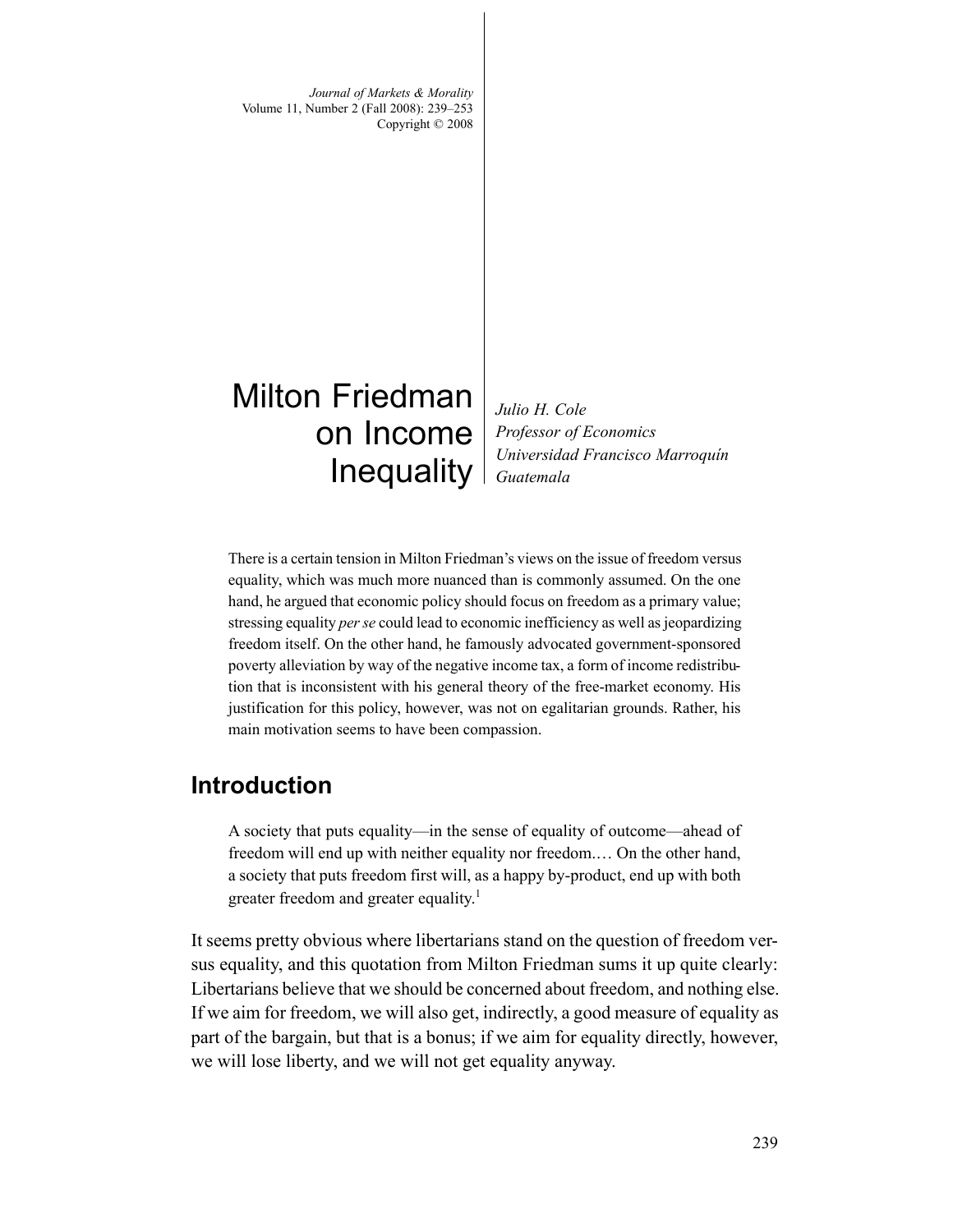Whether Friedman was right or not—that is, whether capitalism does in fact result in less inequality, as he claimed—is a question that presumably can be settled by research. The intriguing question, however, is why a libertarian such as Milton Friedman should be concerned with inequality at all. Note the phrasing of our initial quotation. Rhetoric apart, why would both greater freedom and greater equality be a happy byproduct for Friedman, unless he valued equality for its own sake as well as valuing liberty? Of course, we know that he probably valued the latter much more that he did the former, but, still, the phrasing is subtle and suggestive, and his views on this subject might bear a closer reading.

### **Friedman's Case Against Equality of Outcomes**

Friedman's views on income inequality are most clearly stated in *Capitalism and Freedom* (1962) and in *Free to Choose* (1980), his two major popular books. In both works, he starts out by arguing that we should indeed be unconcerned about income inequality in a free-market economy, and he provides three major reasons: (1) Some degree of inequality is actually desirable in any well-functioning economic system; (2) in any case, a certain degree of inequality is unavoidable under an economic system based on free-market principles; and (3) the actual degree of income inequality in observed market economies, such as the United States, is much less than is commonly assumed (especially when compared to income distributions in nonmarket economies).

Regarding the first two points, Friedman expresses the ethical principle behind the distribution of incomes in a market economy: "To each according to what he and the instruments he owns produces."2 That is, and to use a bit of economic jargon, in such an economy, individuals are rewarded in proportion to how much the factors of production under their control (including their own labor) contribute to total economic output. Incomes, in short, derive from property ownership and/or from work performed, and because individuals will differ in tastes and preferences, including relative preferences for leisure and for risk-taking, the principle of "payment in accordance with product" will necessarily result in inequalities of money incomes. Such differentials, however, are necessary in order to provide incentives for certain types of irksome or tedious labor and for certain types of risky activities that would not be performed otherwise.3

Friedman goes on to note, however, that a large part of observed income inequality is not due to these "equalizing differences," as he calls them, but rather to "initial differences in endowment, both of human capacities and of property."4 Most people do not regard inequalities due to differences in inherited personal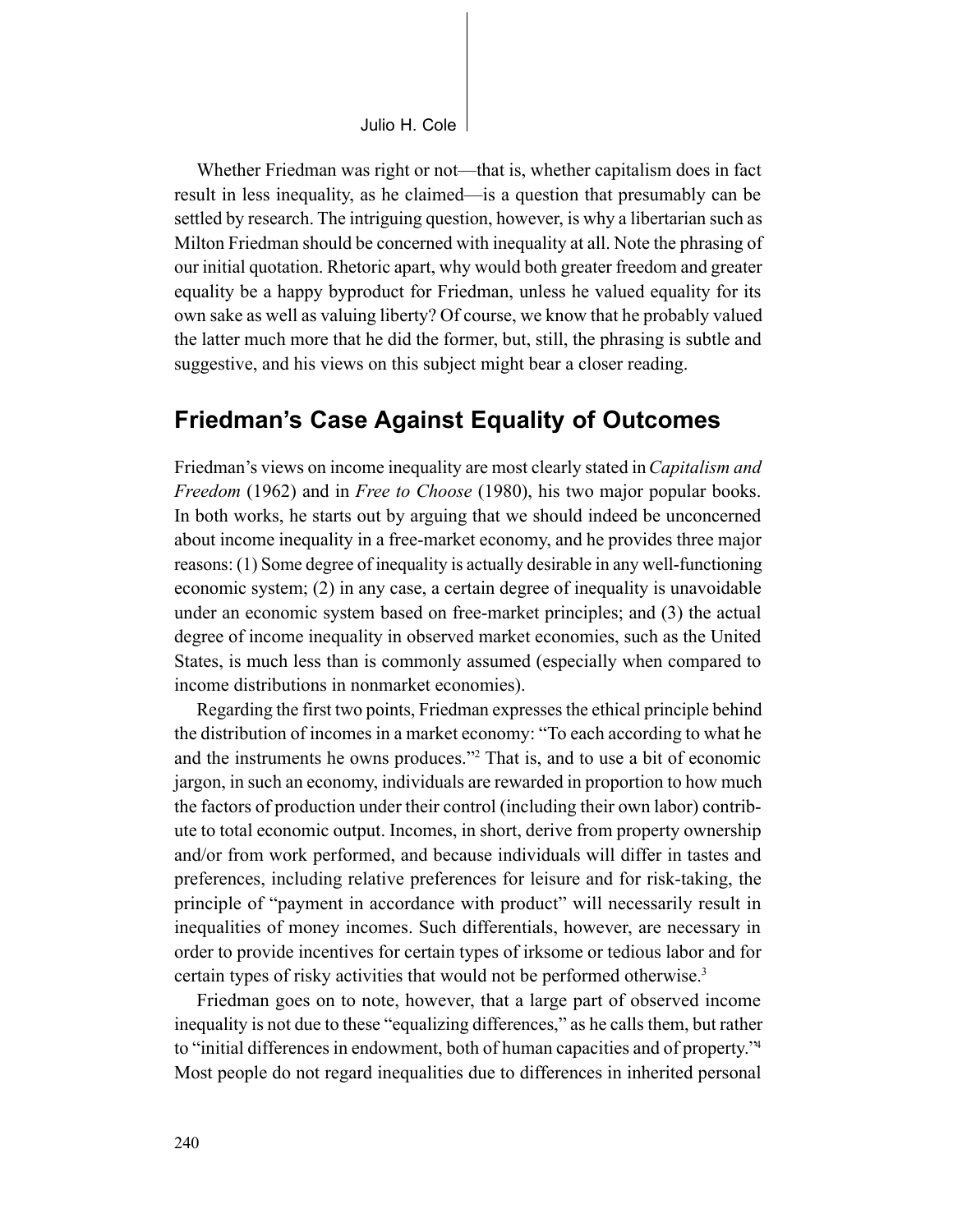talents and capacities as negatively as those arising from inherited wealth, though Friedman argues that the distinction is in fact untenable:

Much of the moral fervor behind the drive for equality of outcome comes from the widespread belief that it is not fair that some children should have a great advantage over others simply because they happen to have wealthy parents. Of course it is not fair. However, unfairness can take many forms. It can take the form of the inheritance of property—bonds and stocks, houses, factories; it can also take the form of the inheritance of talent—musical ability, strength, mathematical genius. The inheritance of property can be interfered with more readily than the inheritance of talent. But from an ethical point of view, is there any difference between the two? Yet many people resent the inheritance of property but not the inheritance of talent.<sup>5</sup>

Is there any greater ethical justification for the high returns to the individual who inherits from his parents a peculiar voice for which there is a great demand than for the high returns to the individual who inherits property?… A parent who has wealth that he wishes to pass on to his child can do so in different ways. He can use a given sum of money to finance his child's training … or to set him up in business, or to set up a trust fund yielding him a property income. In any of these cases, the child will have a higher income than he otherwise would. But in the first case, [it] will be regarded as coming from human capacities; in the second, from profits; in the third, from inherited wealth. Is there any basis for distinguishing among these categories of receipts on ethical grounds?6

As a parting shot, he notes that "it seems illogical to say that a man is entitled to what he has produced by personal capacities or to the produce of the wealth he has accumulated, but that he is not entitled to pass any wealth on to his children; to say that a man may use his income for riotous living but may not give it to his heirs."7

These are good points (especially the last one). As an ethical argument, however, most people would probably regard it as rather weak and unconvincing. One reviewer of *Free to Choose*, for instance, had this to say about Friedman's position regarding the distinction between inheritance of property and inheritance of talents:

The answer to this question is that there is indeed a difference, and moreover a difference that must surely be known to the authors. It is that we do not attach any moral significance to unfairnesses determined by nature, whereas we do attach such significance to those determined by society. No one considers it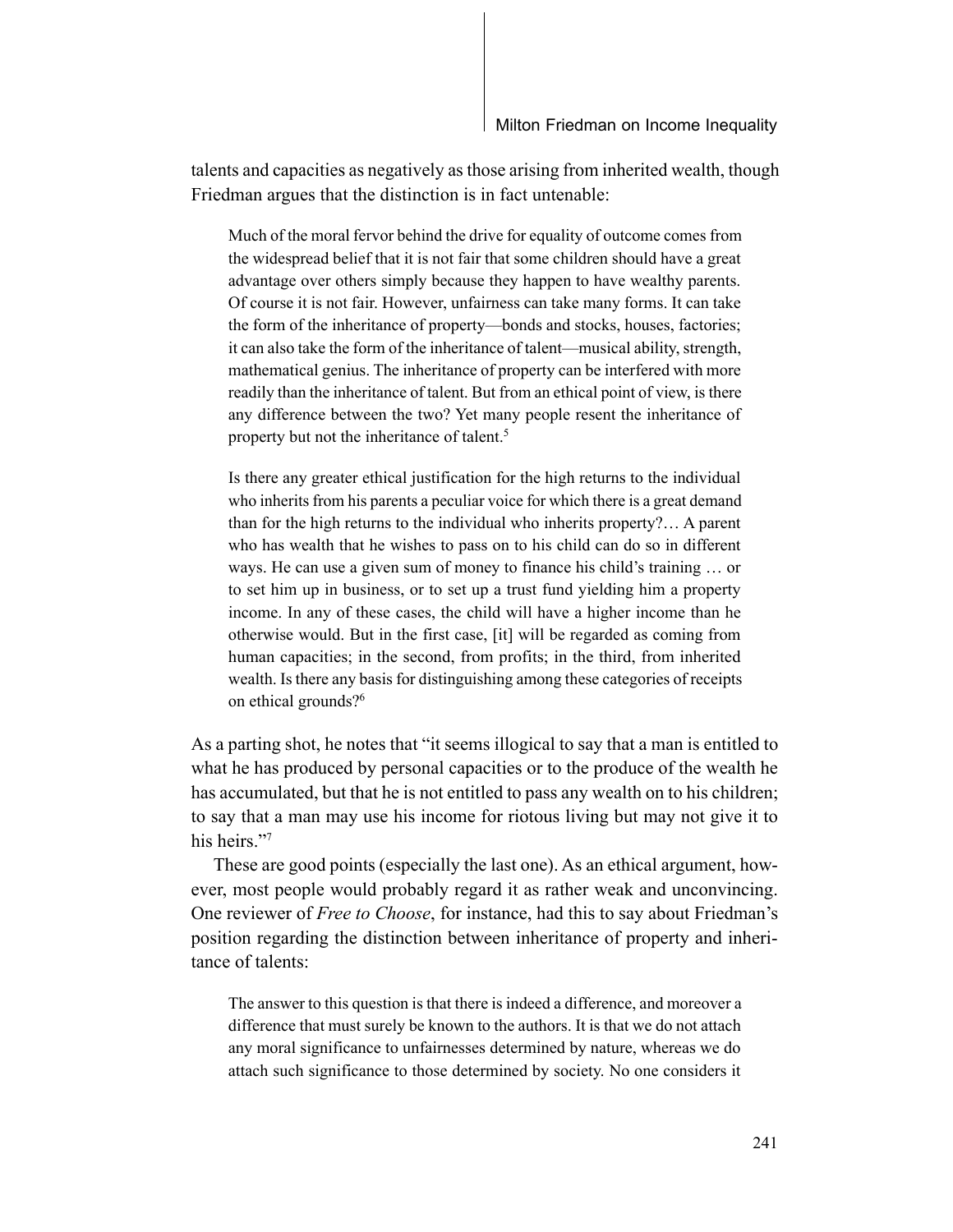*morally* wrong that one person is handsome and another ugly, but everyone holds it to be morally wrong when two people have incomes which, when compared, offend sensibilities or violate conventions. This is true whether those incomes are equal or not. We are morally outraged when a gangster makes as much as a law-abiding citizen and when a useless citizen has more than a useful one. Thus the moral issue is not that of equality of outcomes at all. It is the character of the arguments that we adduce in favor of, or against, any kind of social determination, be it access to justice, work, income, or whatever.8

Friedman himself seems to have been aware of these difficulties. Thus, having made his case, he immediately concedes that it does not amount to a positive *ethical* argument in favor of income inequalities under a capitalist-type system because this requires appeal to some higher value, something beyond economics as such:

The fact that these arguments against the so-called capitalist ethic are invalid does not of course demonstrate that the capitalist ethic is an acceptable one. I find it difficult to justify either accepting or rejecting it, or to justify any alternative principle. I am led to the view that it cannot in and of itself be regarded as an ethical principle; that it must be regarded as instrumental or a corollary of some other principle such as freedom.<sup>9</sup>

"Payment in accordance with product," as he puts it, is necessary for allocative efficiency in a market economy, but this is not in itself an ethical criterion. It can *explain* income differentials, but it cannot justify them. Freedom, on the other hand, *is* an ethical value in its own right. Acceptance of this value, however, implies acceptance of whatever income inequalities that may arise from voluntary market transactions, as well as inequalities due to intergenerational wealth transfers (because these arise, ultimately, from people's freedom to dispose of their own incomes as they see fit).

# **Income Inequality Under Capitalism (as Compared to Alternative Systems)**

How large are these resulting inequalities, and how do they compare with observed income distributions in noncapitalistic societies? This brings us to Friedman's third main line of argument, and here he treads on firmer ground because this is a factual matter, and the facts appear to bear him out.

Given the observed diversity among human beings—in tastes and preferences, in talents and capacities, as well as in initial endowments—it should come as no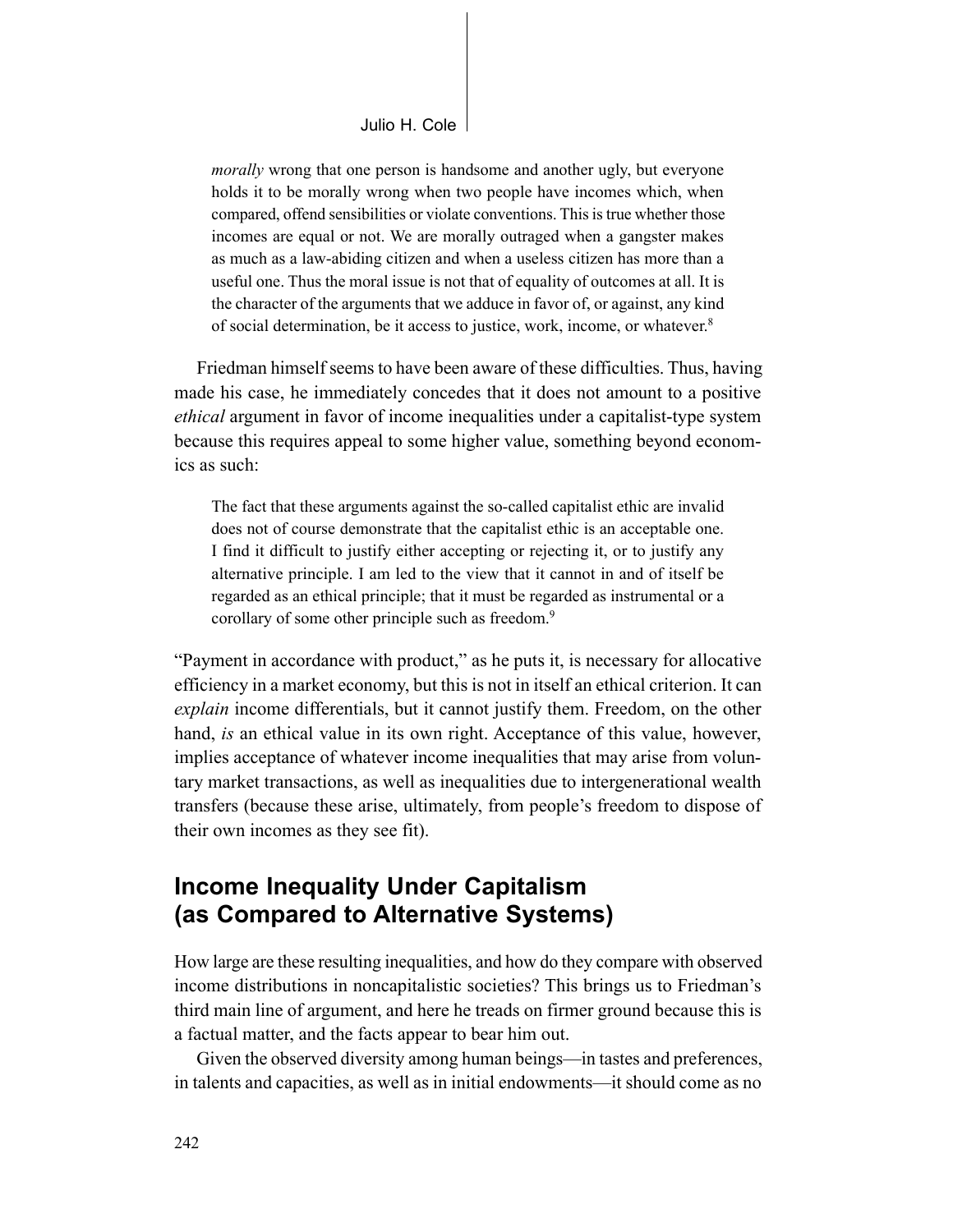surprise that the logic of income distribution under capitalism results in significant inequality of money incomes.10 However, Friedman points out, "[t]his fact is frequently misinterpreted to mean that capitalism and free enterprise produce wider inequality than alternative systems and, as a corollary, that the extension and development of capitalism has meant increased inequality."11

In fact, income distributions in market economies do not compare unfavorably with those of nonmarket economies, even with those of socialist-type systems that are ostensibly predicated on explicitly egalitarian premises. (Not to mention the fact that *absolute* standards of living are much higher in market economies, so the incidence and extent of absolute poverty is correspondingly much lower.) Thus, Friedman argued that income inequality in the Soviet Union was actually greater than in many capitalist countries:

Russia is a country of two nations: a small privileged upper class of bureaucrats, party officials, technicians; and a great mass of people living little better than their great-grandparents did. The upper class has access to special shops, schools and luxuries of all kind; the masses are condemned to enjoy little more than the basic necessities. We remember asking a tourist guide in Moscow the cost of a large automobile that we saw and being told, "Oh, those aren't for sale; they're only for the Politburo." Several recent books by American journalists document in great detail the contrast between the privileged life of the upper classes and the poverty of the masses.<sup>12</sup>

In Communist China, income inequality was greater than in *most* capitalist countries:

China, too, is a nation with wide differences in income—between the politically powerful and the rest; between city and countryside; between some workers in the cities and other workers. A perceptive student of China writes that "the inequality between rich and poor regions in China was more acute in 1957 than in any of the larger nations of the world except perhaps Brazil."<sup>13</sup>

## **Government Measures to Alter the Distribution of Income**

Having stated his general case, Friedman then proceeds to analyze several specific government interventions that are often justified on egalitarian grounds. Though these encompass a broad range of disparate government policies, the nature of his critiques usually can be reduced to two main points: (1) These policies tend to distort incentives, resulting in a less efficient allocation of resources (i.e.,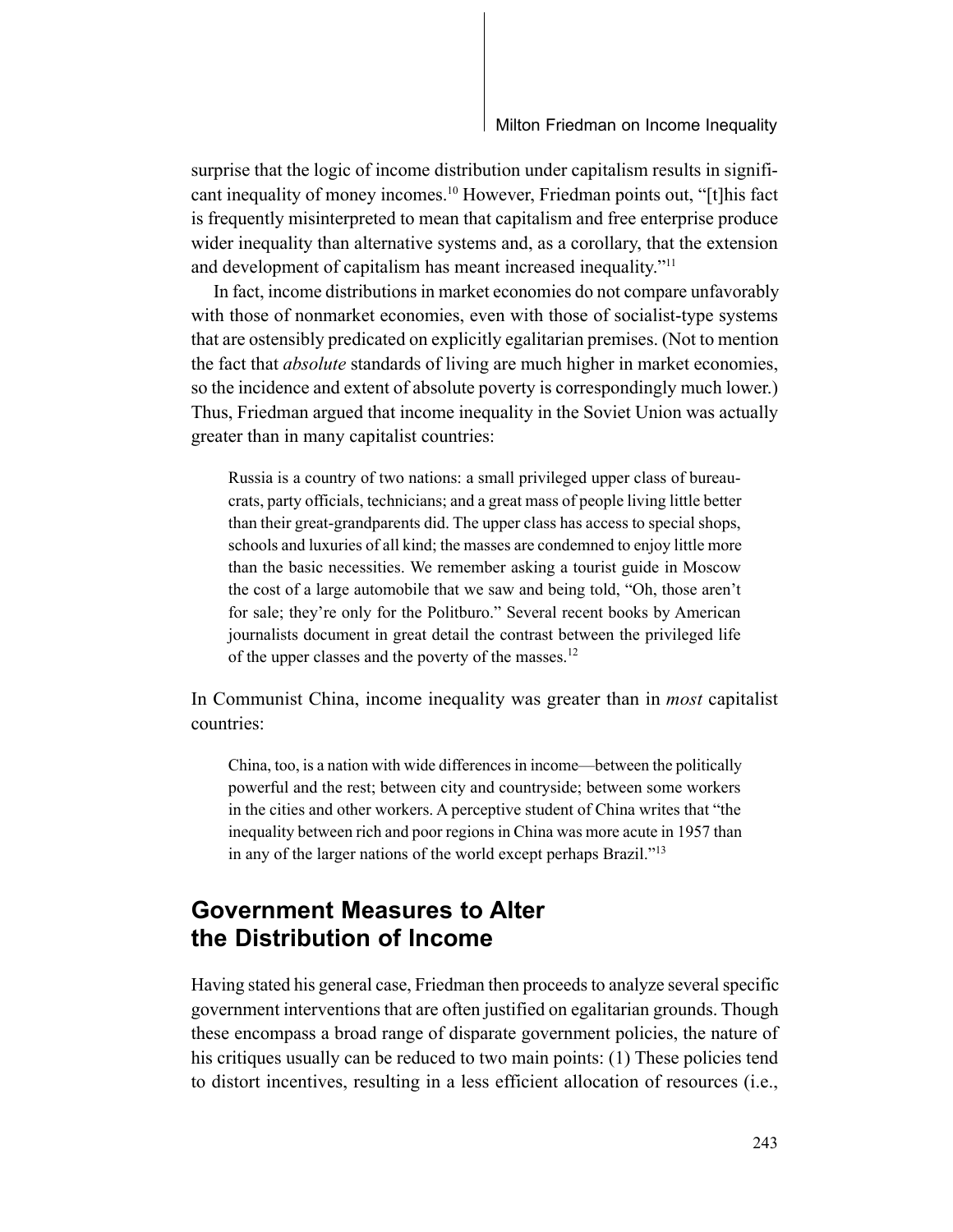economic waste); and (2) they do not in fact result in major reductions of income inequality—indeed, they often have, perversely, the opposite effect.

The *progressive income tax*, for instance, has introduced many distortions in the economy, but it has not had a very large impact on the actual distribution of after-tax incomes. Friedman conjectures that this is partly due to increased inequality in the distribution of pretax incomes (thus partially cancelling the equalizing effect of the tax schedule) but mostly to the effect of loopholes that allow for tax avoidance. In practice, these opportunities are usually available only for large incomes (e.g., tax-free municipal bonds), and their net effect is to reduce the effective tax rates far below the nominal rates. This reduction in effective taxation is achieved, however, "at the cost of a great waste of resources, and of the introduction of widespread inequity" because the existence of loopholes "make[s] the incidence of the taxes capricious and unequal. People at the same economic level pay very different taxes depending on the accident of the source of their income and the opportunities they have to evade the tax."14

*Public housing* and *urban renewal* projects are proposed and defended as a poverty-reduction device, though Friedman argues that the net effect has been to actually *increase* inequality. Although some poor people do indeed obtain better housing, others are merely displaced to even worse conditions because more housing is destroyed than is built:

Far from improving the housing of the poor … public housing has done just the reverse. The number of dwelling units destroyed in the course of erecting public housing projects has been far larger than the number of new dwelling units constructed. But public housing as such has done nothing to reduce the number of persons to be housed. The effect of public housing has therefore been to raise the number of persons per dwelling unit. Some families have probably been better housed than they would otherwise have been—those who were fortunate enough to get occupancy of the publicly built units. But this has only made the problem for the rest all the worse, since the average density of all together went up.15

*Minimum wage laws* also have a perverse effect on poverty and income inequality, and this effect also involves a sort of displacement. Some lucky workers will get higher wages, but others will become unemployed:

insofar as minimum wage laws have any effect at all, their effect is clearly to increase poverty. The state can legislate a minimum wage rate. It can hardly require employers to hire at that minimum all who were formerly employed at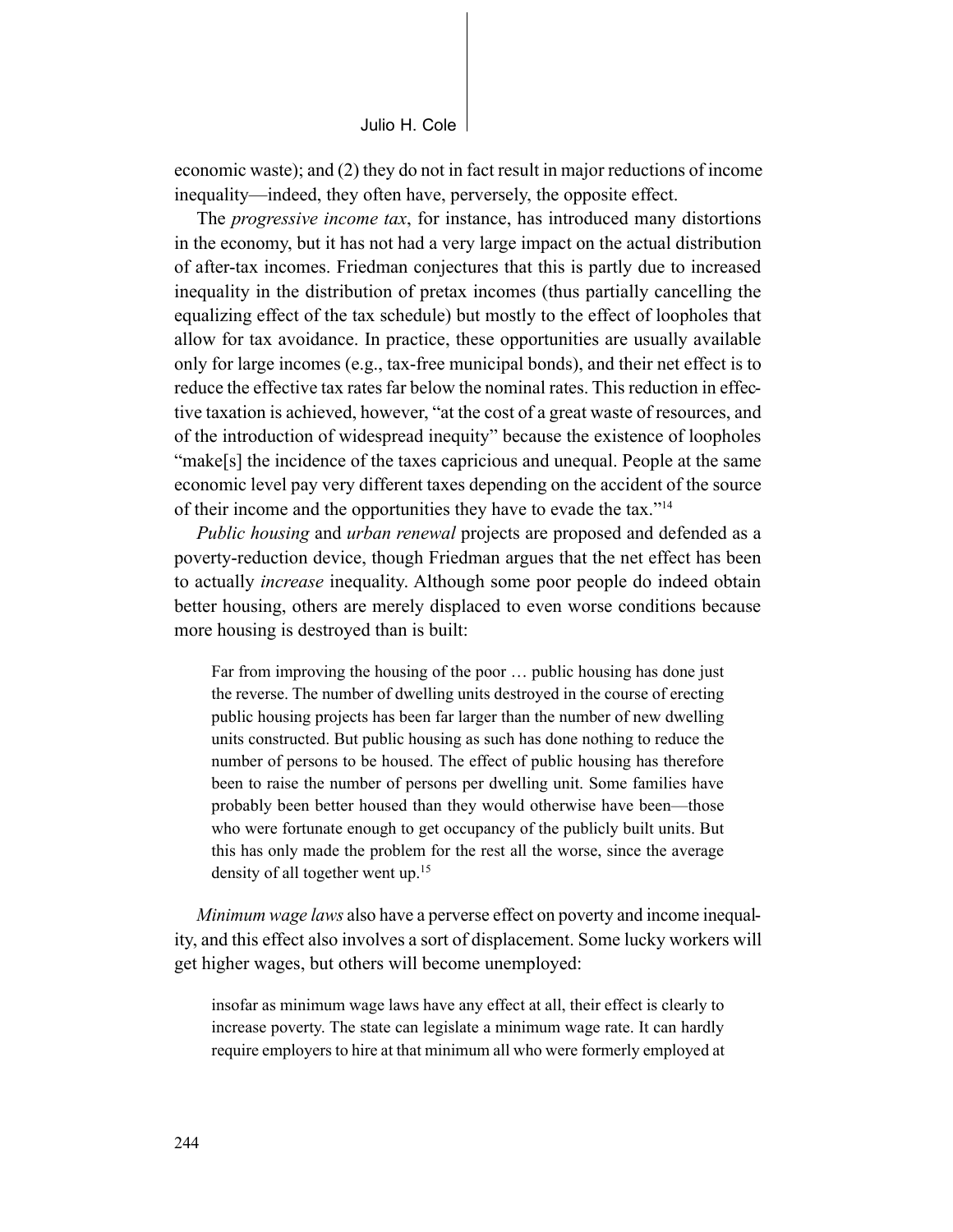wages below the minimum. It is clearly not in the interest of employers to do so. The effect of the minimum wage is therefore to make unemployment higher than it otherwise would be … the people who are rendered unemployed are precisely those who can least afford to give up the income they had been receiving, small as it may appear to the people voting for the minimum wage.<sup>16</sup>

*Farm price supports* are predicated on the belief that farmers, as a group, have below-average incomes. This may have been true at the time they were first established; it would be hard to make the case nowadays in most developed countries. Even if it were still true, however, Friedman argues that "farm price supports do not accomplish the intended purpose of helping the farmers who need help," because (1) the benefits are received in proportion to the amount sold on the market, so the largest benefits go to the wealthiest farmers; and (2) the benefits that farmers actually receive are smaller than the total amounts spent: "This is clearly true of the amount spent for storage and similar costs which does not go to the farmer at all—indeed the suppliers of storage capacity and facilities may well be the major beneficiaries."17 This policy, then, amounts to a clear case of welfare-for-the-well-off: tremendous distortions in the price system and an appalling waste of resources in order to provide benefits for people who are not particularly poor.18

The *welfare system*—"a rag-bag of well over one hundred federal programs that have been enacted to help the poor"19—is rife with inefficiency, and it creates and perpetuates perverse incentives. In Friedman's view, it is nothing but a "vast bureaucracy … largely devoted to shuffling papers rather than to serving people. Once people get on relief, it is hard to get off"; they have "little incentive to earn income."20 The amount of sheer waste involved is summarized in one eloquent statistic. Friedman calculated that as of the late 1970s spending on welfare programs in the United States (over and above Social Security) amounted to about \$90 billion per year.<sup>21</sup> At the time, the "poverty line" was defined as \$7,000 per year for a nonfarm family of four, and about 25 million people were estimated to live in families below that income level. Yearly spending on welfare programs therefore amounted to \$3,600 per person below the poverty level—about \$14,400 for a family of four, that is, more than twice the poverty level itself. Thus, he concludes: "If these funds were all going to the 'poor,' there would be no poor left.… Clearly, this money is not going primarily to the poor. Some is siphoned off by administrative expenditures, supporting a massive bureaucracy at attractive pay scales. Some goes to people who by no stretch of the imagination can be regarded as indigent."22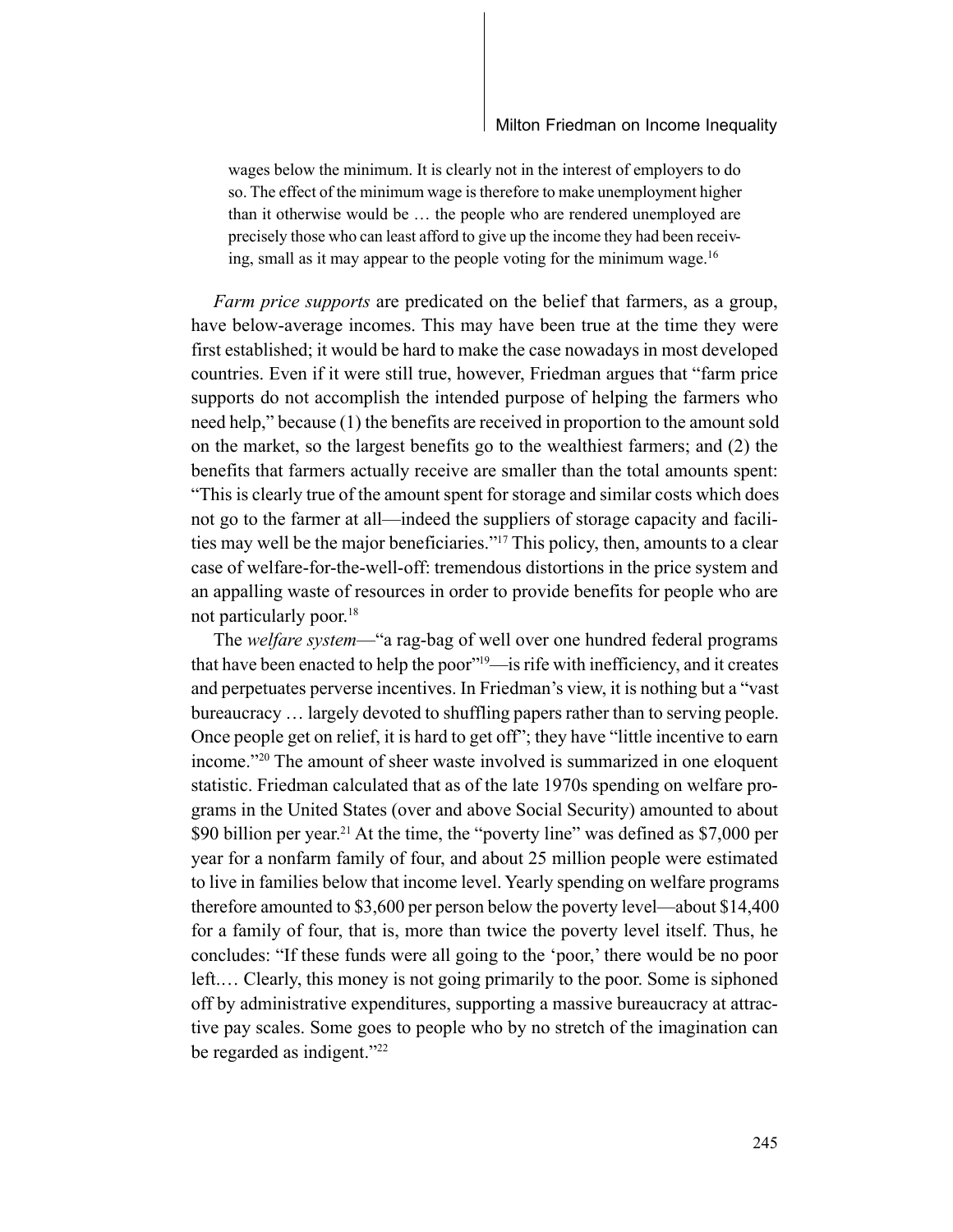This is a poignant list of indictments, and it is a wonder that anyone still takes these policies seriously. (Perhaps no one really does.) As noted above, and notwithstanding his initial statement of unconcern for inequality per se, Friedman's criticisms of these policies are two-pronged: (1) he criticizes them on market grounds, pointing out inefficiencies in resource allocation, and (2) in addition, he makes the point that, though the justifications for these policies often appeal to egalitarian values, in practice they do not deliver: The desired equality is not in fact achieved, and the only real result is costly waste of resources.

Now, this second aspect of his argument might be interpreted as simply a good rhetorical tactic. Appealing to one's opponents' own values in order to defuse their policy proposals is indeed a masterly application of practical dialectics.23 To apply this tactic effectively, moreover, one need not share one's opponents' values. It is enough merely to show that they are inconsistent *on their own terms*.

This raises the question: Is this what Friedman is doing? Merely poking holes in his opponents' logic? Or did he in fact share their concern with equality as a valid social goal and was simply criticizing their practical implementation of a shared ideal? If he was really as unconcerned with economic inequality as he would have us think, then, having made his case, he could have rested it there. He would have no reason to go further and actually propose an *effective* policy to achieve, in practice, the goals that the piecemeal interventions he criticized failed to achieve.

However, this is what he proceeds to do.

### **The Negative Income Tax**

Friedman proposed his idea of a negative income tax as a poverty-alleviation measure and as an alternative to all other existing government programs. It would require the government to tax family incomes above a certain minimum (B) but to provide cash subsidies (hence the expression *negative tax*) to families with incomes below that minimum, as a supplement to their own earnings, with payments increasing as an inverse function of family income up to a maximum amount of subsidy (G), corresponding to a family with zero earnings. This maximum amount of subsidy could be interpreted then as a floor below which no family's disposable income could fall. Subsidies would decrease with rising family income, falling to zero as earned income approaches B.<sup>24</sup>

One advantage of this scheme is that it would not require any separate administrative apparatus. It could be managed through the existing tax system. Indeed,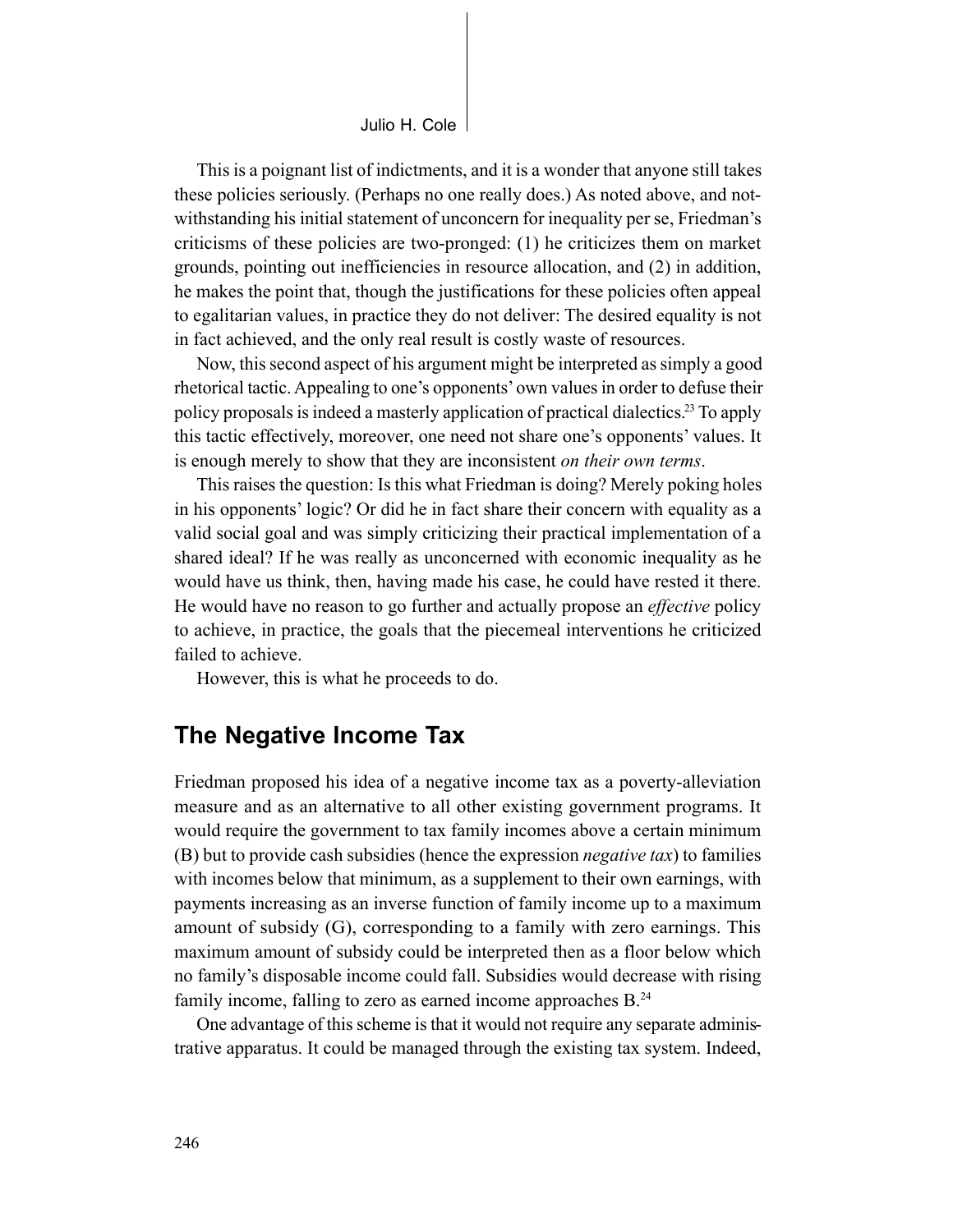[It] would fit directly into our current income tax system and could be administered along with it. The present tax system covers the bulk of income recipients and the necessity of covering all would have the by-product of improving the operation of the present income tax. More important, if enacted as a substitute for the present rag bag of measures directed at the same end, the total administrative burden would surely be reduced.<sup>25</sup>

This alone would be an improvement. In addition, however, many economists agree that this is indeed a better way to attack poverty (which is just one aspect of income inequality, albeit the one that most people are really most concerned about). It is more effective in meeting the needs of the poor, and much more economically efficient, both in terms of resources (it targets the poor, and them alone) and in terms of incentives (the persons receiving income subsidies have no perverse incentive to forego gainful employment because they keep a portion of any extra income they manage to earn on their own, just like any other taxpayer).26 Not least, it really does reduce income inequality.

It is all of these things. It is also quite incompatible with the theory of a pure free-market economy because it is clearly a government intervention designed to alter the allocation of resources that would have resulted from voluntary exchanges between individuals acting freely in their own best interests. Like it or not, it is a policy of income redistribution—an effective one, to be sure—that involves taking from some, by force, in order to give to others.

Can such a policy be justified under Friedman's logic of individual liberty, the logic of free-market capitalism? I do not think it can, but he does propose it, and ardently. This means, however, that he must appeal to some other value, apart from individual liberty. As a fundamental value, liberty alone will not suffice.

It could be that, by proposing a more efficient alternative to the existing welfare system, Friedman was merely making a concession to political reality. In a welfare state, redistributionist policies *will* be implemented, one way or another, so we might as well design such policies efficiently. Was it just this, however? Was it merely a case of good applied economics? Why then go out of his way to not only recommend an efficient policy but to actually *justify* it on normative grounds?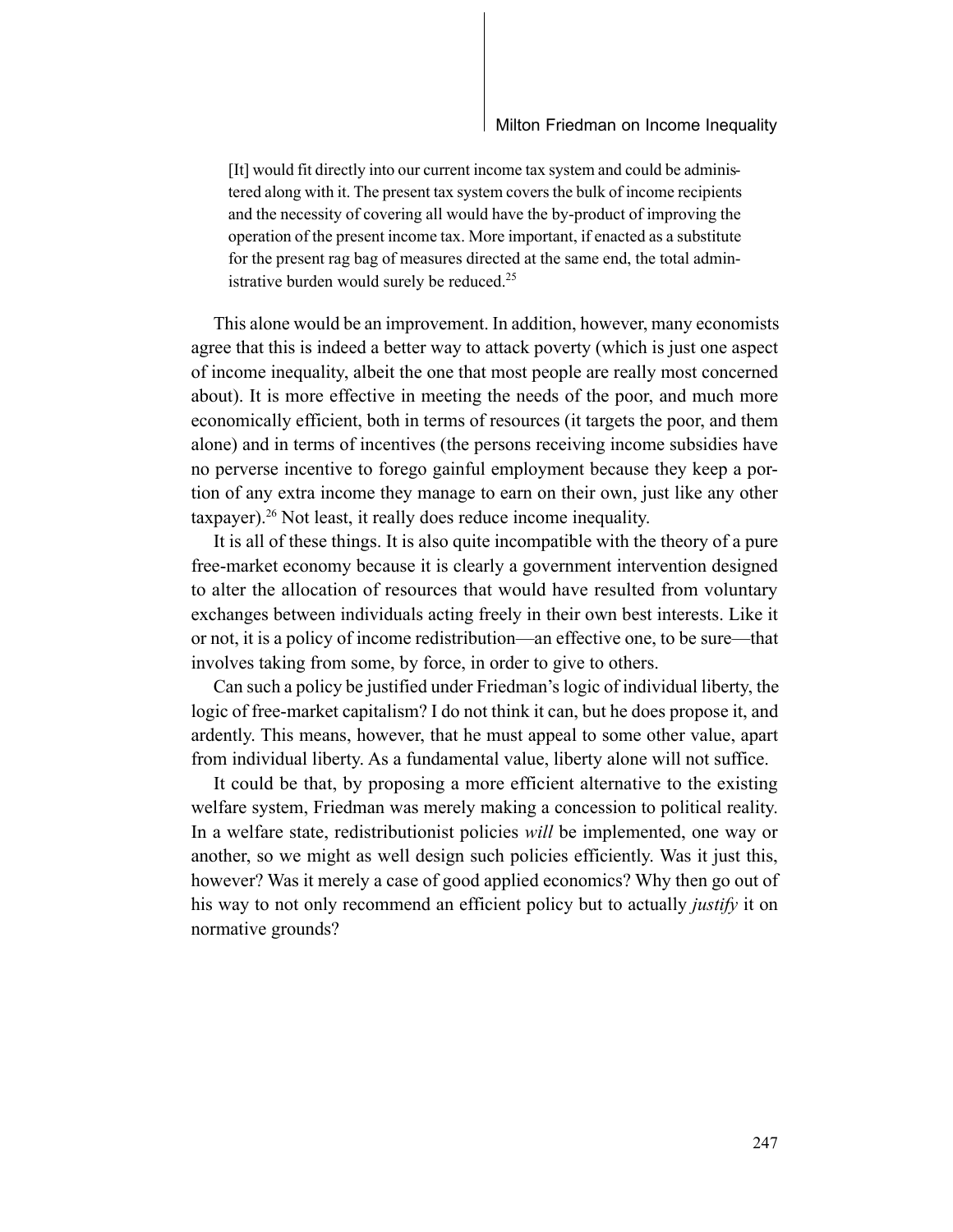# **Friedman's Justification for Government-Sponsored Poverty Alleviation**

His justification for poverty alleviation, as a government policy, is by analogy with the more general argument for government intervention based on the existence of so-called public goods and the associated free-rider problem. He starts out by stating that things would (of course) be better if the problem of poverty could be resolved entirely through private charity. However, he notes:

It can be argued that private charity is insufficient because the benefits from it accrue to people other than those who make the gifts—again, a neighborhood effect.<sup>27</sup> I am distressed by the sight of poverty; I am benefited by its alleviation; but I am benefited equally whether I or someone else pays for its alleviation; the benefits of other people's charity therefore partly accrue to me. To put it differently, we might all of us be willing to contribute to the relief of poverty, provided everyone else did. We might not be willing to contribute the same amount without such assurance. In small communities, public pressure can suffice to realize the proviso even with private charity. In the large impersonal communities that are increasingly coming to dominate our society, it is much more difficult for it to do so. *Suppose one accepts, as I do, this line of reasoning as justifying governmental action to alleviate poverty.*… There remain the questions, how much and how. I see no way of deciding "how much" except in terms of the amount of taxes we … are willing to impose on ourselves for the purpose.28

The how is of course the negative income tax, which is a better way to alleviate poverty than through the existing welfare apparatus (or by way of minimum wages, farm price supports, public housing, and so forth). What is significant about this passage, however, is not the how but the why. Clearly, Friedman thought that government-financed poverty alleviation was a worthy objective in its own right. His justification, however, was not on egalitarian grounds of equality as an end in itself. For Friedman, the libertarian, this motivation had no appeal. What did appeal to him, apparently, was compassion.<sup>29</sup>

# **Conclusion**

To a hard-core libertarian, there is nothing problematic about income distribution in a market economy. The market's distribution of income is what it is, and that is all there is to it. Whether such a distribution is equal or unequal is neither here nor there. Friedman liked to pose as a hard-core libertarian, and yet he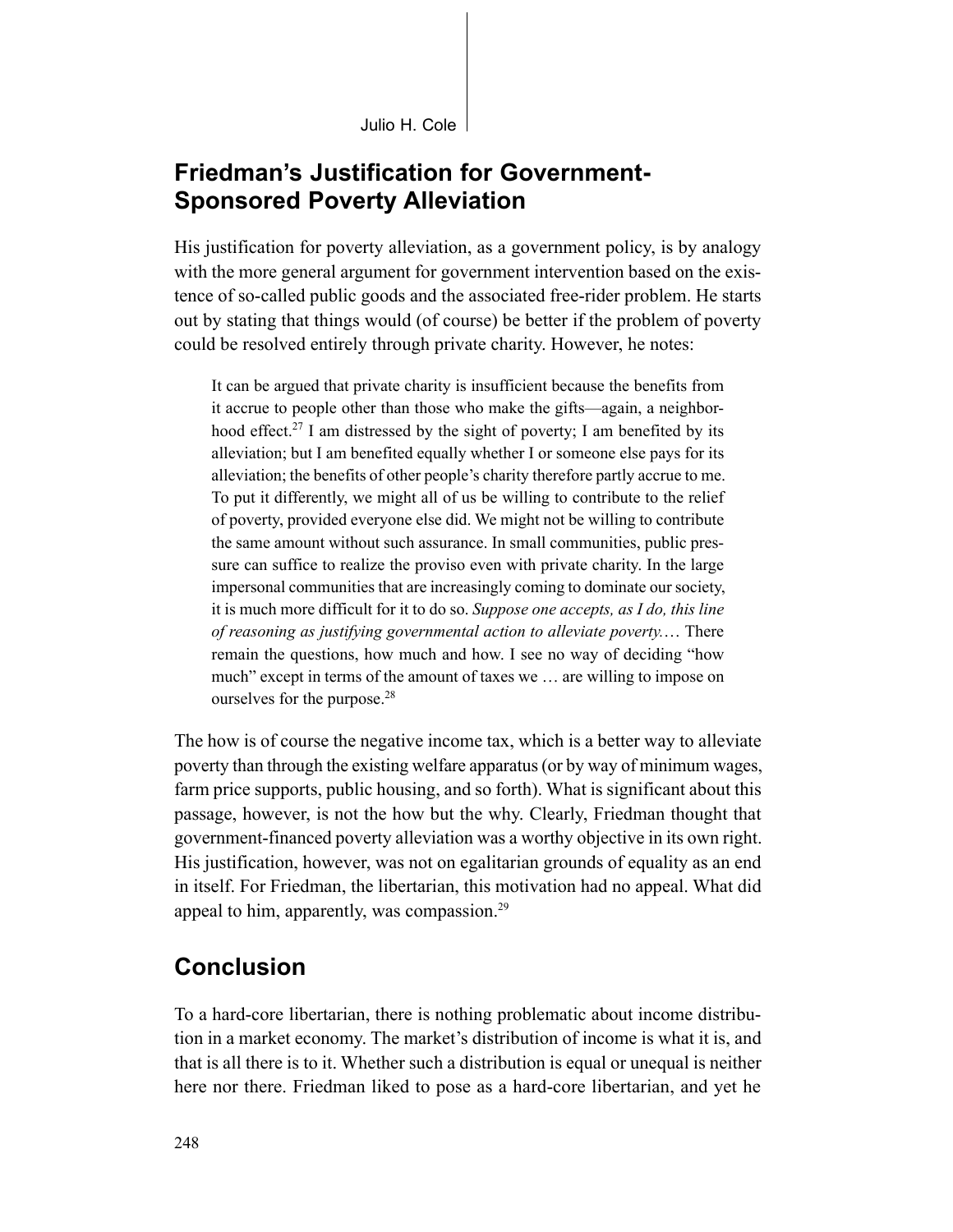was also quite willing to allow for government intervention to reduce poverty. This creates some tension in his writings on the subject of economic inequality. Friedman was aware of this tension and was even somewhat apologetic about it. Thus, he writes:

The liberal will therefore distinguish sharply between equality of rights and equality of opportunity, on the one hand, and material equality or equality of outcome on the other.<sup>30</sup> He may welcome the fact that a free society in fact tends toward greater material equality than any other yet tried. But he will regard this as a desirable by-product of a free society, not its major justification.… He will regard private charity directed at helping the less fortunate as an example of the proper use of freedom. *And he may approve state action toward ameliorating poverty* as a more effective way in which the great bulk of the community can achieve a common objective. *He will do so with regret, however, at having to substitute compulsory for voluntary action.*<sup>31</sup>

Is this compatible with his avowed libertarianism? Some noted libertarians thought that it was not. For instance, Murray Rothbard—a hard-core libertarian if there ever was one—argued that "it is difficult to consider [Friedman] a freemarket economist at all," and a prominent item on his bill of particulars was precisely the negative income tax idea.32 If we assume there is only one way to be a libertarian, then Rothbard was probably right. It seems a bit extreme, however, because Friedman certainly *was* a libertarian and a free-market economist by almost anyone else's definition. He just was not a *hardcore* libertarian.

Perhaps he was a *compassionate* libertarian. James Buchanan has argued that such a designation is an oxymoron.<sup>33</sup> Milton Friedman, however, may well be the exception that proves Buchanan wrong. Indeed, he may have been the original compassionate libertarian. At least, I like to think so.

I like him the better for it.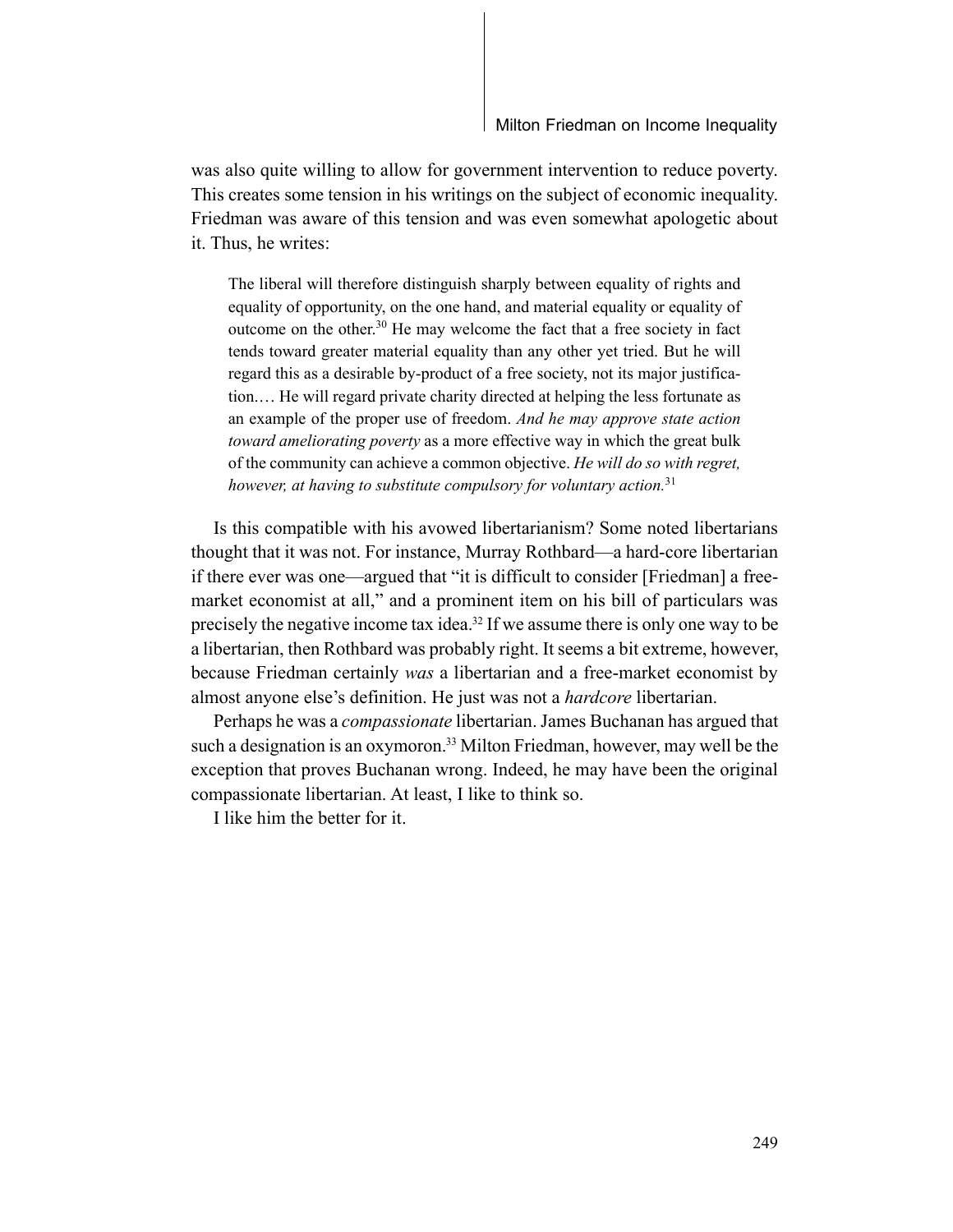### **Notes**

- 1. Milton and Rose D. Friedman, *Free to Choose* (New York: Harcourt Brace Jovanovich, 1980), 148.
- 2. Milton Friedman, *Capitalism and Freedom* (Chicago: University of Chicago Press, 1962), 161–62.
- 3. Ibid., 162–63.
- 4. Ibid., 163–64.
- 5. M. Friedman and R. Friedman, *Free to Choose*, 136.
- 6. M. Friedman, *Capitalism and Freedom*, 164.
- 7. Ibid.
- 8. Robert Heilbroner, "The Road to Selfdom," *New York Review of Books* 27 (April 17, 1980): 8. Oddly enough, some extreme egalitarians (the philosopher John Rawls, for instance) *do* agree with Friedman regarding the untenability of the distinction between inherited property and inherited talents, but they derive the exact opposite conclusion. Friedman thinks there is no difference between rewards derived from inherited wealth and rewards derived from inherited talents and capacities and therefore concludes that they are equally legitimate. Rawls, too, thinks there is no difference between these two types of rewards, but the conclusion he draws is that *both* are therefore illegitimate. For a discussion and critique of Rawls's position, see Charles Harris, "Capitalism and Social Justice," *Intercollegiate Review* 20 (Spring/Summer 1984): 35–49.
- 9. M. Friedman, *Capitalism and Freedom*, 164–65.
- 10. "A capitalist system involving payment in accordance with product can be, and in practice is, characterized by considerable inequality of income and wealth" (ibid., 168).
- 11. Ibid.
- 12. M. Friedman and R. Friedman, *Free to Choose*, 146–47. Friedman, ever the cautious scholar and scientist, was reluctant to make a categorical statement in *Capitalism and Freedom* regarding income distribution in communist economies due to "paucity and unreliability of evidence" at the time that book was written. His appraisal of the known facts as of 1962 was therefore somewhat guarded: "But if inequality is measured by differences in levels of living between the privileged and other classes, such inequality may well be decidedly less in capitalist than in communist countries" (p. 169). By the time *Free to Choose* was published in 1980, much more information was available on living conditions in the Soviet Union, though the evidence he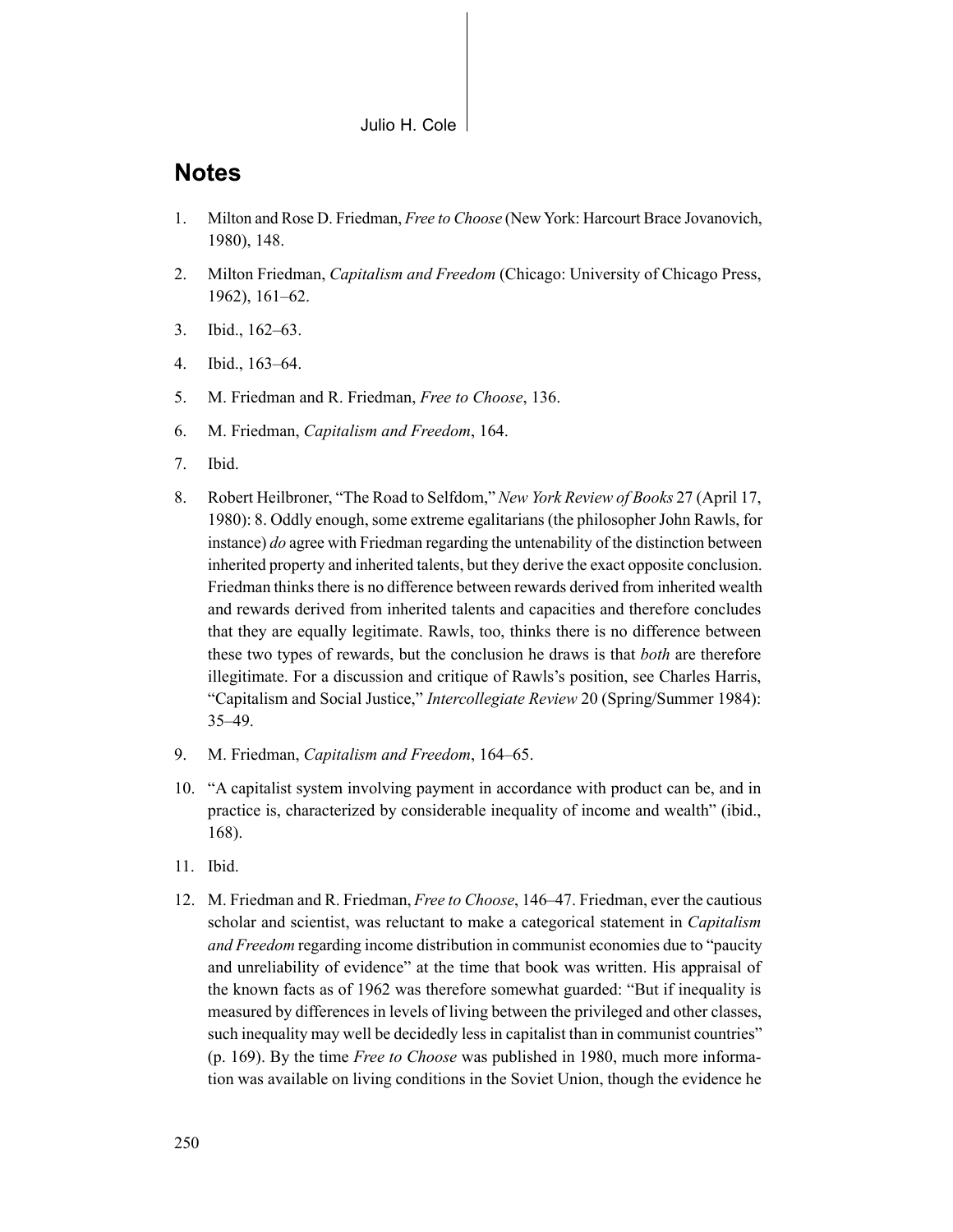cites there is still rather anecdotal and based largely on journalistic accounts and his own travels. A few years after *Free to Choose* was first published, Abram Bergson, a leading expert on the Soviet economy, published a well-documented survey of the available empirical evidence on income distribution in the Soviet Union: "Income Inequality Under Soviet Socialism," *Journal of Economic Literature* 22 (September 1984): 1052–99. Bergson's numerical data confirmed Friedman's qualitative observations and conjectures regarding income inequality in the Soviet economy. (Today, of course, we *all* know about the abysmal living conditions in Russia under communism, so harping on that fact seems like beating the proverbial dead horse. We also know that income inequalities there increased even further during the chaotic postcommunist transition period. What is still not as well known, however, is the degree of economic inequality that prevailed there *during* the Soviet era.)

- 13. M. Friedman and R. Friedman, *Free to Choose*, 147. Friedman also quoted the following statement from this same "perceptive student": "In China … income distribution seems *very roughly* to have been the same since 1953" (quoted on p. 318n4). Friedman was citing from Nick Eberstadt, who in 1979 published two major articles on the Chinese economy in the *New York Review of Books*: "Has China Failed?" (April 5) and "China: How Much Success?" (May 3). To appreciate the full import of Eberstadt's statements, consider the following fact: from 1953 to 1980, the same period during which income distribution remained essentially unchanged in Mainland China, the Taiwanese economy achieved both a spectacular rise in the *level* of per capita income, and an equally impressive *decline* in income inequality (see, for instance, Ramon H. Myers, "The Economic Development of the Republic of China on Taiwan, 1965–81," in *Models of Development: A Comparative Study of Economic Growth in South Korea and Taiwan*, ed. Laurence J. Lau [San Francisco: International Center for Economic Growth, 1990], 17–63, especially Figure 2.6 on p. 26). It is well-known, of course, that since about 1980 economic policy changed course in Communist China and moved increasingly toward a free-market economic model. Income per capita has risen spectacularly since then, and poverty, though certainly not eliminated, has been greatly reduced. Indeed, given China's huge population, the reduction in poverty there has been so great that it alone accounts for a large share of the reduction in the *worldwide* poverty rate over the past two decades (see, for instance, Shaohua Chen and Martin Ravallion, "How Have the World's Poorest Fared since the Early 1980s?" *World Bank Research Observer* 19 [Fall 2004]: 141-69).
- 14. M. Friedman, *Capitalism and Freedom*, 172–73.
- 15. Ibid., 179. In *Free to Choose*, Friedman reiterates this displacement effect, and adds a clincher: The main beneficiaries of public housing are the nonpoor; namely, owners of property purchased for renewal projects, and people who make money building them, such as contractors, bankers, labor unions, and suppliers of building materials  $(111-12)$ .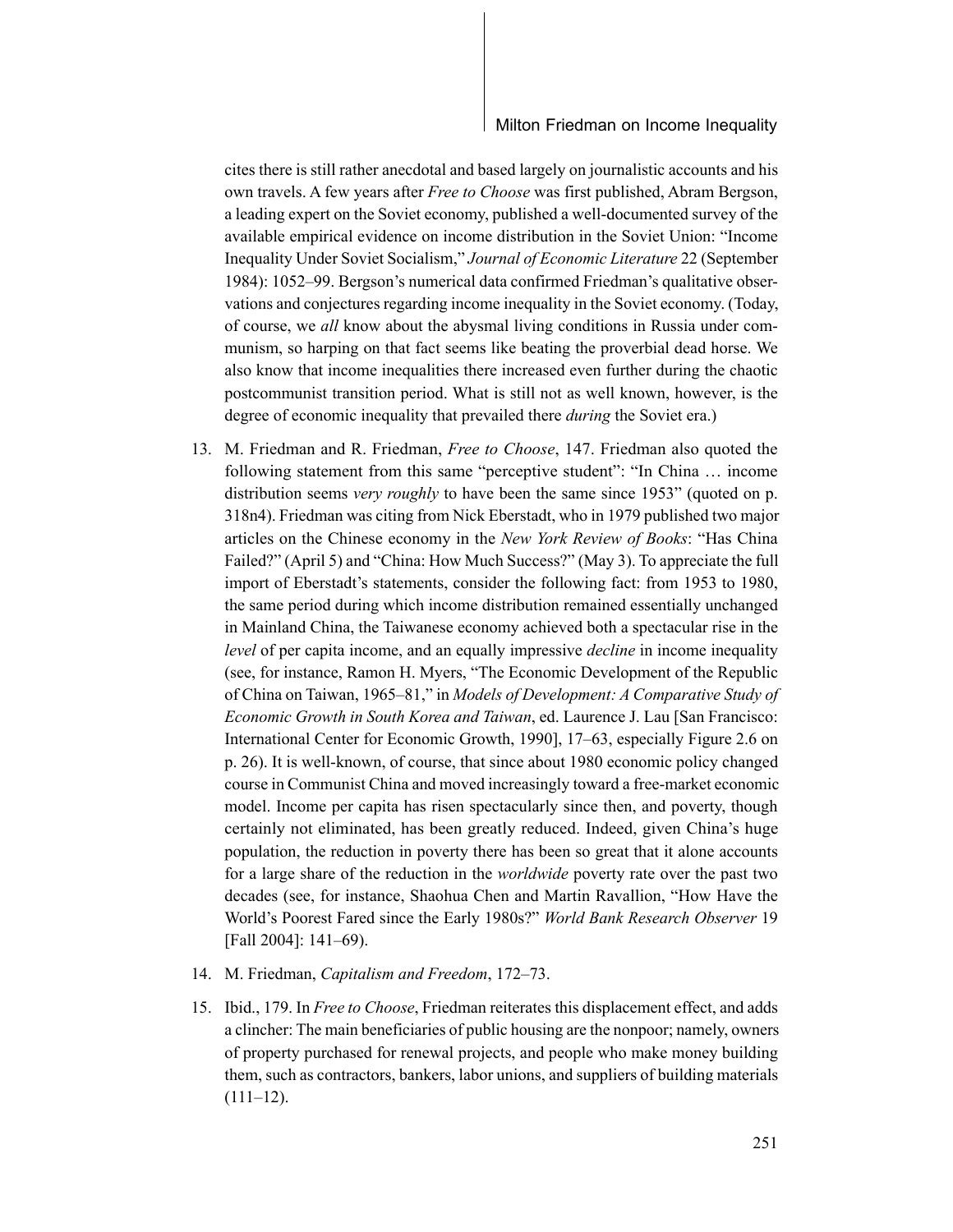- 16. M. Friedman, *Capitalism and Freedom*, 180–81.
- 17. Ibid., 181.
- 18. Note, in passing, that the nonfarm public gets hit by a double whammy: They pay the taxes that finance the policy, and for their pains they get the privilege of paying higher market prices for farm products. The poor are especially hard hit because they spend a larger share of their incomes on food.
- 19. M. Friedman and R. Friedman, *Free to Choose*, 108.
- 20. Ibid., 107.
- 21. Ibid., 108. Spending on Social Security amounted to about \$130 billion. Friedman had some pretty harsh things to say about Social Security as well (102–7).
- 22. Ibid., 108. I have taken the liberty of correcting a minor numerical mistake in Friedman's calculation.
- 23. As Paul Samuelson once observed (in a discussion of Friedman, no less, though in a quite different context): "The art of jujitsu is to direct your opponent's strength against himself" ("Theory and Realism: A Reply," *American Economic Review*, 54 [September 1964]: 736).
- 24. This is not the place for a full description of the negative income tax and its technicalities. Friedman tried to explain the idea in very simple terms (*Capitalism and Freedom*, 191–94; *Free to Choose*, 120–23), though his discussion is actually rather hard to follow on a first reading. The best short treatment that I have seen is by Harold W. Watts, "Negative Income Tax," in *The New Palgrave: A Dictionary of Economics*, et al. ed. John Eatwell (London: Macmillan, 1987), 3:622–24.
- 25. M. Friedman, *Capitalism and Freedom*, 192–93 (see also M. Friedman and R. Friedman, *Free to Choose*, 122–23). Friedman may have underestimated some of the practical issues of implementation. For a discussion of practical aspects (and a rather negative assessment overall) see Jodie T. Allen, "Negative Income Tax," in *The Fortune Encyclopedia of Economics*, ed. David R. Henderson (New York: Warner Books, 1993), 333–37.
- 26. Though the effect on work incentives for subsidy recipients is clear, some economists think that the overall effect on total labor supply is ambiguous. It is possible that some workers not previously on welfare might decide to work less, given the option of an income subsidy under a negative income tax scheme. The total number of people receiving subsidies might therefore be larger than under a conventional welfare system. A large literature has accumulated on the negative income tax and its effect on work incentives. A good up-to-date review is that by Robert A. Moffitt, "The Negative Income Tax and the Evolution of U.S. Welfare Policy," *Journal of Economic Perspectives*, 17 (Summer 2003): 119–40.